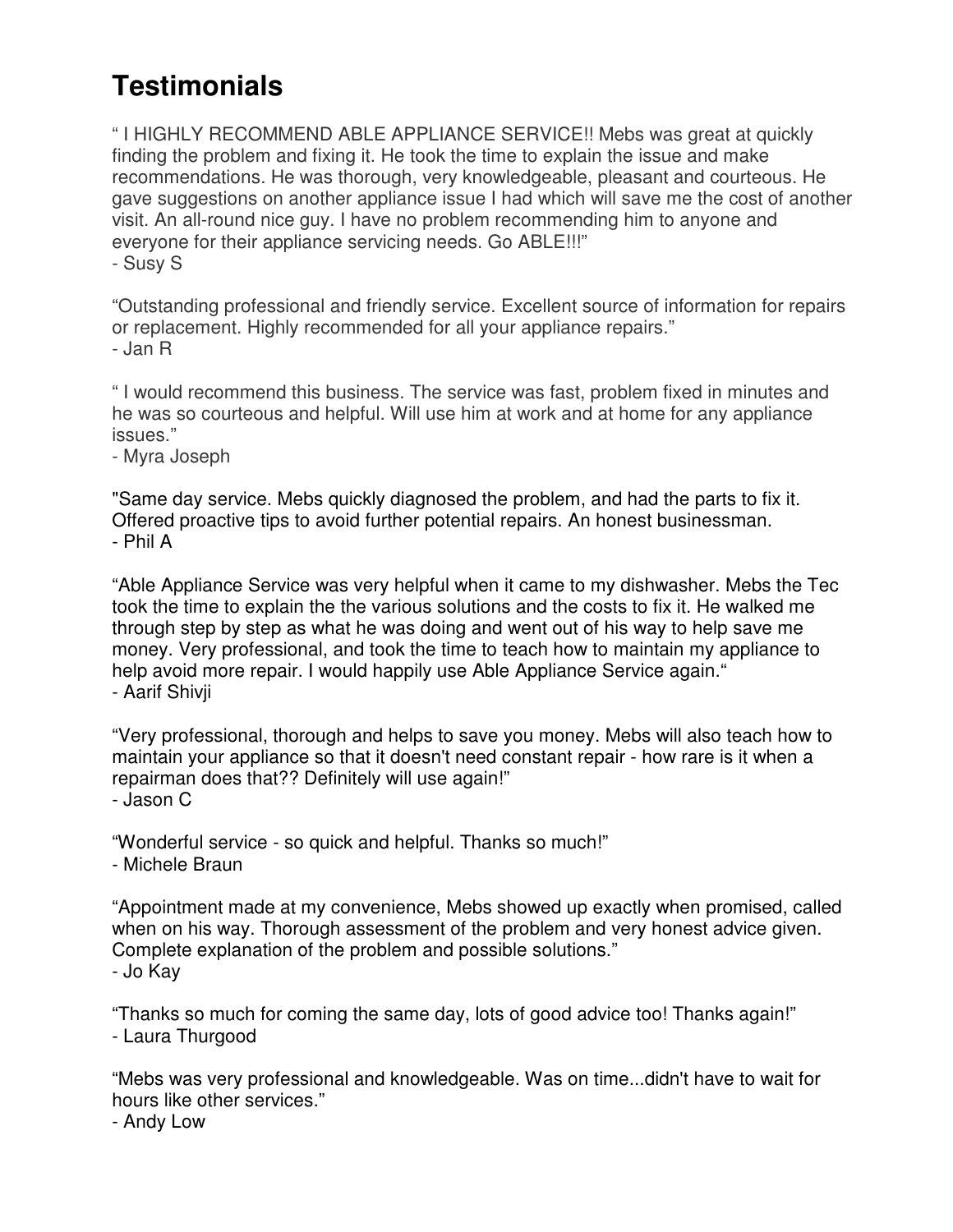"I needed my dishwasher repaired and I found Able appliances on the internet. The service was fast, friendly and the cost was very affordable. I would recommend this company to anyone in need of repairs."

- Natasha Porter

"Great response time, friendly, trustworthy and saved me some money. Thanks Mebs" - Marla Gieni

"I really was pleased with Able's quick service and excellent work. They came same day and fixed my fridge. Good work guys"

- Sheila Rempel

"With all the positive reviews here, I guess I made the right choice in having him repair my dishwasher, I had the exact same experience as all he others, Fast , Affordable and Friendly. It's unfortunate there isn't more businesses out there"

- Doug Ivan

"I have known Mebs for 23 years. he always available on short notice with same day service in most cases. He is honest, reliable and has saved our building money. I would highly recommend his service."

- Kathy Davidson

"I have known Mebs for so long I can't remember. However he is always available for our appliance repairs in our condominium building and he is always very reliable, cost saving and very honest. Very enjoyable to work with over these years. I recommend him to everyone."

- May Johnston

"Just had Mebs in to repair my washer as it stopped spinning and draining; he came quickly....I called this morning and he was here at 2:30!! And guess what.....this is for all you women out there.....it stopped spinning cause there were two underwires from a bra stuck in the drain. Mebs was professional; funny, and friendly. I have put his name in my file now for all my appliance repairs!"

- Juanita Rath

"Mebs gave us great service. We needed our stove fixed and we knew what the problem was, but he confirmed it. He fixed it fast, cleaned up and everything was perfect. We would definitely use him again and recommend him to anybody else who was looking for good service."

- Aurda Cox

"I called in the morning and he was able to come the same day. He fixed my fridge for a reasonable price and when he discovered that my dishwasher repair would cost almost as much as a new one, he told me flat out to just buy a new dishwasher. Not great news, but I appreciated the honesty. I would recommend this business and will use again." - Anthony Leong